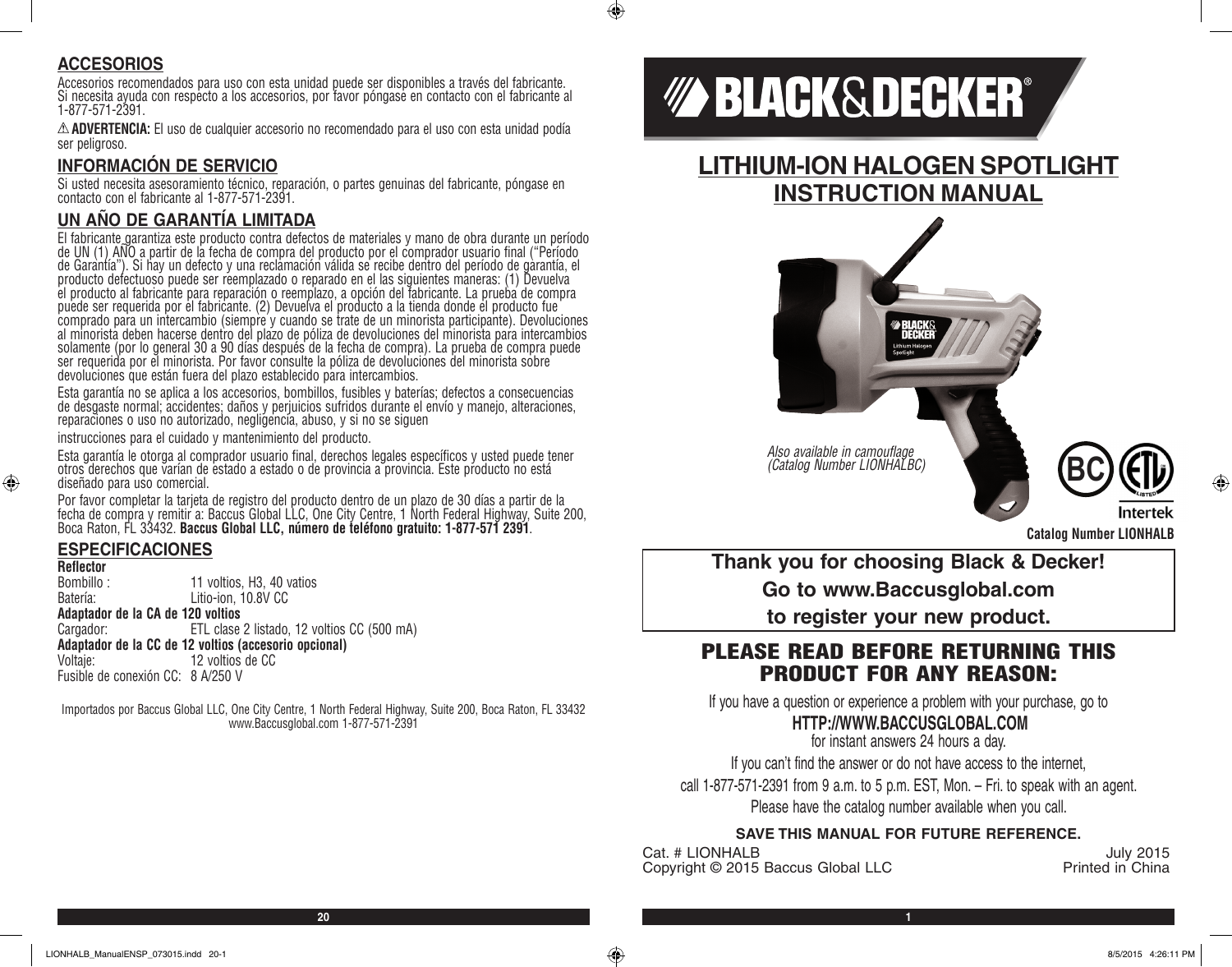This device complies with part 15 of the FCC rules. Operation is subject to the following two conditions: (1) this device may not cause harmful interference, and (2) this device must accept any interference received, including interference that may cause undesired operation. This equipment has been tested and found to comply with the limits for a Class B digital device, pursuant to part 15 of the FCC Rules. These limits are designed to provide reasonable protection against harmful interference in a residential installation. This equipment generates, uses and can radiate radio frequency energy and, if not installed and used in accordance with the instructions, may cause harmful interference to radio communications. However, there is no guarantee that interference will not occur in a particular installation. If equipment does cause harmful interference to radio or television reception, which can be determined by turning the equipment off and on, the user is encouraged to try to correct the interference by one or more of the following measures:

- Reorient or relocate the receiving antenna.
- Increase the separation between equipment and receiver.
- Connect the equipment into an outlet on a circuit different from that to which the receiver is connected.
- Consult the dealer or an experienced radio/TV technician for help.

Changes or modifications not approved by the party responsible for compliance could void user's authority to operate the equipment.

# READ ALL INSTRUCTIONS

**WARNING: Read all instructions before operating spotlight. Failure to follow all instructions listed below may result in electric shock, fire and/or serious injury.**

# SAFETY GUIDELINES / DEFINITIONS

**DANGER:** Indicates an imminently hazardous situation which, if not avoided, will result in death or serious injury.

**WARNING:** Indicates a potentially hazardous situation which, if not avoided, could result in death or serious injury.

**CAUTION:** Indicates a potentially hazardous situation which, if not avoided, may result in minor or moderate injury.

**CAUTION:** Used without the safety alert symbol indicates potentially hazardous situation which, if not avoided, may result in property damage.

**RISK OF UNSAFE OPERATION.** When using tools or equipment, basic safety precautions should<br>always be followed to reduce the risk of personal injury. Improper operation, maintenance or modification of tools or equipment could result in serious injury and property damage. There are certain applications for which tools and equipment are designed. Manufacturer strongly recommends that this product NOT be modified and/or used for any application other than for which it was designed. Read and understand all warnings and operating instructions before using any tool or equipment.

# **EXAMPORTANT SAFETY INSTRUCTIONS**<br>A WARNING: This product or its power cord contains lead, a chemical known to the State of

**WARNING:** This product or its power cord contains lead, a chemical known to the State of California to cause cancer and birth defect or other reproductive harm. Wash hands after handling.

#### **GENERAL SAFETY WARNINGS AND INSTRUCTIONS**

#### **Lighted lamp is HOT.**

⊕

**WARNING – TO REDUCE THE RISK OF FIRE, ELECTRIC SHOCK, EXPOSURE TO EXCESSIVE UV RADIATION, OR INJURY TO PERSONS:**

- Turn off/unplug and allow to cool before replacing the Halogen bulb.
- Halogen bulb gets HOT quickly!
- Do not touch the bulb at any time when operating.
- Only contact switch/plug when turning on.
- Do not touch hot lens or enclosure.
- Do not remain in light if skin feels warm.
- Use only with a 11 volt/40 watt or smaller Halogen bulb.
- When changing bulb, use a soft cloth. Oil from skin may damage bulb.
- Do not operate the spotlight with a missing or damaged lens or enclosure.

#### **WARNING – WHEN USING ELECTRICAL APPLIANCES, BASIC PRECAUTIONS SHOULD ALWAYS BE FOLLOWED, INCLUDING THE FOLLOWING:**

• To reduce the risk of injury, close supervision is necessary when the spotlight is used near children.

• Use only attachments recommended or sold by the manufacturer.

#### **WARNING: TO REDUCE THE RISK OF ELECTRIC SHOCK:**

- Do not put the spotlight in water or other liquid. Do not place or store the spotlight where it can fall or be pulled into water or become wet.
- Charge indoors only. Do not expose charger to water or any other liquid.
- Do not clean this appliance with a water spray or the like.
- Use only the chargers supplied by the manufacturer to charge and recharge.
- When an extension cord is used:

 $\bigcirc$ 

- The marked rating of the detachable power supply cord or extension cord should be at least as great as the electrical rating of this appliance.
- The cord should be arranged so that it will not drape over the countertop or tabletop where it can be tripped over, snagged, or pulled on unintentionally (especially by children).
- The extension cord should be kept dry and off the ground.

#### **WARNING: NEVER ATTEMPT TO USE THE AC TO DC CHARGING PORT AND THE 12 VOLT DC POWER AND CHARGING PORT SIMULTANEOUSLY.**

**WARNING: FIRE HAZARD:** Never contact combustible material to the lens and never tape or tie the switch in the on position.

#### **CAUTION: TO REDUCE THE RISK OF INJURY OR PROPERTY DAMAGE:**

- All halogen lights give off heat:
- Do not touch lens while operating.
- Keep combustibles away from spotlight lens. Extreme heat can cause fires.
- Never place the light face down on any surface when lit, charging or not in use. Never store the light face down on any surface.
- Never look directly into the light or shine the light into another person's eyes.
- Keep sharp objects away from lens it is glass and can break.
- Do not immerse spotlight in water.
- Do not expose this unit to extremely high temperatures.
- Do not drop or throw spotlight. It contains glass and a lithium-ion battery.
- Use only with the charging adapter provided with unit. Plug in the charging adapter at the spotlight first, then plug into the charging source.
- Do not overcharge: Recharge up to 12 hours maximum.
- After charging/recharging, disconnect charging adapter or extension cord and wait 5 minutes before use.
- Do not crush, cut, pull or expose charging adapter cords to extreme heat.
- Position charging adapter cords so they do not become entangled or become a safety hazard. Keep charging adapter cords away from sharp edges.
- Use in a dry location only.
- Except for the H3, 40 watt bulb, there are no user-serviceable parts inside. Do not attempt to disassemble any other parts of the unit.
- To reduce risk of damage to electric plug and cord, pull by plug rather than cord when disconnecting.
- Do not attempt to charge the unit if the charger is damaged return the charger to manufacturer for repair or replacement.

#### **SPECIFIC SAFETY INSTRUCTIONS FOR LITHIUM-ION BATTERIES**

#### **WARNING: TO REDUCE THE RISK OF FIRE, ELECTRIC SHOCK, BURST HAZARD, OR INJURY TO PERSONS OR PROPERTY:**

Lithium-ion batteries are small, compact and ideal for providing long-lasting power to this unit. However, they must be used and charged properly. Improper use can result in serious injury, fire, or death.

- Lithium-ion batteries can explode in the presence of a source of ignition. Do not use the product in the presence of an open flame.
- Do not place this lithium-ion battery powered unit in fire or apply heat to it.
- Do not subject this lithium-ion battery powered unit to strong impacts or shocks. The battery in this unit contains safety and protection devices which, if damaged, may cause the battery to generate heat, rupture or ignite.
- Do not expose this lithium-ion battery powered unit to water or salt water, or allow the battery to get wet.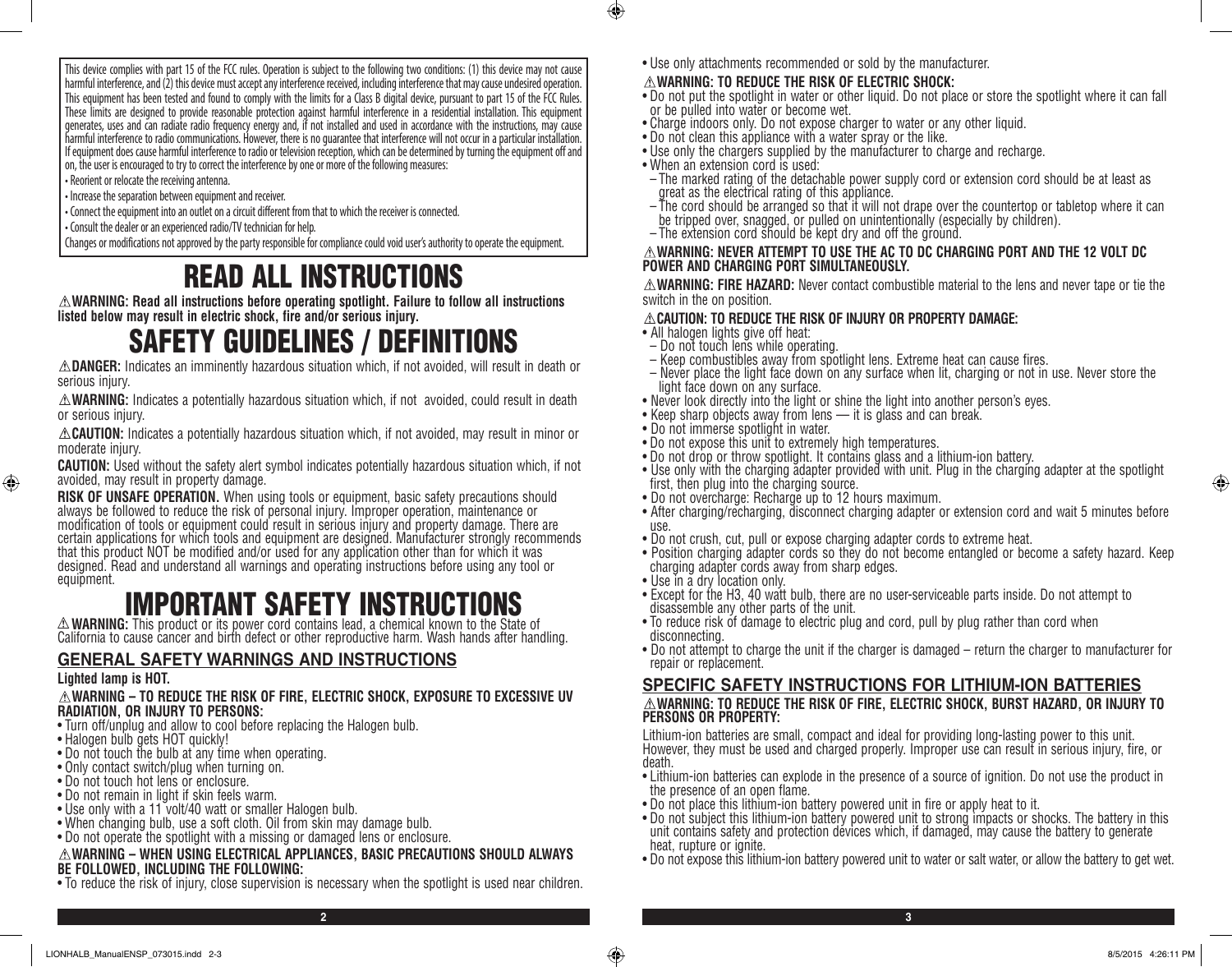- Avoid storing this lithium-ion battery powered unit in the basement, bathroom or other areas of the house that are or may become wet or humid or where moisture may concentrate.
- Do not leave this lithium-ion battery powered unit in direct sunlight, or use or store the unit inside cars in hot weather. Doing so may cause the battery to generate heat, rupture, or ignite. Using the battery in this manner may also result in a loss of performance and a shortened life expectancy.
- Never charge this unit near heat or flammable objects.
- **•NEVER THROW WATER ON A BURNING LI-ION BATTERY! If a lithium-ion battery does catch on fire, it will burn even more violently if it comes in contact with water or even moisture in the air. A fire extinguisher must be used.**

#### **Battery Charging and Capacity**

This unit is delivered in a partially charged state – you must fully charge it before using it for the first time.

When stored at room temperature with a full charge, Li-ion batteries will will begin to discharge from the time they are manufactured, even when unused. Deep discharges also decrease their capacity. Battery life can be extended by the following:

• Charge battery to full capacity before storage.

- Store this unit at temperatures between 5°C and 20°C (41°F and 68°F).
- Never discharge the battery fully.
- Charge after each use.

 $\bigoplus$ 

• Always charge at least once every 3-6 months if not in frequent use to prevent overdischarge.

#### **Transportation of Lithium-Ion Batteries**

- Always check all applicable local, national, and international regulations before transporting a unit containing a Lithium-Ion battery.
- Transporting an end-of-life, damaged, or recalled battery may, in certain cases, be specifically limited or prohibited.

## SAVE THESE INSTRUCTIONS

#### **INTRODUCTION**

Congratulations on purchasing your new spotlight. **Read this Instruction Manual and follow the instructions carefully before using your new spotlight.**

#### **FEATURES**

 $\bigoplus$ 



- 1. Light Mode Select Button
- 2. 12VDC Power and Charging Port (for use of 12 volt DC Adapter)
- 3.Battery/Charge Status LED Indicator
- 4.AC to DC Charging Port (for use with AC Charging Adapter)
- 5.Pistol Grip Handle
- 6.On/Off Trigger
- 7.Rubber Bezel
- 8.Swing-up Stand
- 9.Ventilation Slot
- 10. Trigger Lock

**4 5**

- 11. 120 Volt AC Adapter
- 12. 12 Volt DC Adapter (optional accessory)

⊕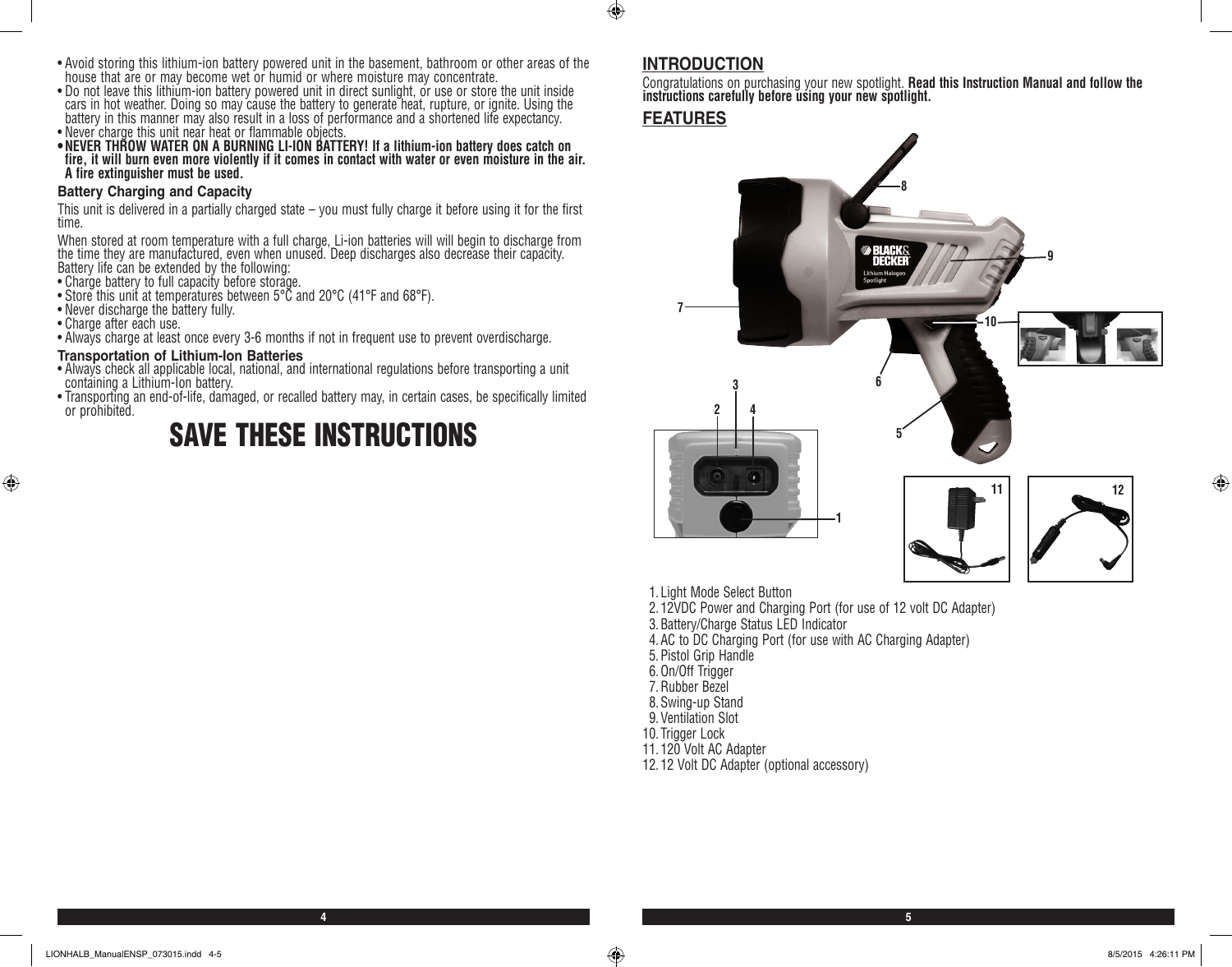#### **READING THE BATTERY/CHARGE STATUS LED INDICATOR**

The battery and charging status LED indicator is located on the top of the unit. It lights or flashes in three colors to indicate the following:

#### **When charging:**

**Green:** Battery is in a fully charged state. **Orange (flashing):** Battery is in a partially charged state. **Red (flashing):** Battery needs to be recharged.

#### **Green & Red (flashing alternately):**

- 1. The battery of the unit is overheated due to extensive use or recharging. The charging process will stop at this stage and will automatically resume after a cool down period.
- 2. The battery voltage of your vehicle or other 12 volt DC power source has dropped to a level that is too low when charging using the 12 volt DC adapter. The charging process will stop at this stage and will automatically resume after the battery level of the 12 volt DC power source returns to normal.

#### **When operating:**

⊕

**Green:** Battery is operating at full voltage.

**Orange:** Battery is operating at partial voltage.

**Red:** Battery is operating at low voltage, and should be recharged.

**Green & Red (flashing alternately):** The battery of the unit is overheated due to extensive use or recharging. The operation will stop at this stage and will automatically resume after a cool down period.

#### **CHARGING/RECHARGING THE SPOTLIGHT**

This unit is shipped in a partially charged state. Charge unit after purchase and BEFORE first use using the 120 Volt AC Adapter for 12 hours.

Recharge after each use until the battery/charge status LED indicator lights green.

**IMPORTANT: When the unit is not in use, we recommend that the battery is charged at least every 3 to 6 months.**

#### **CAUTION: TO REDUCE THE RISK OF INJURY OR PROPERTY DAMAGE:**

• Never place the light face down on any surface when charging.

• Failure to keep the battery charged will cause permanent damage and result in poor performance.

#### **Charging/recharging using the 120 Volt AC Adapter**

- Make sure the spotlight is off (the trigger lock is in the off position and the trigger is not depressed).
- Insert the barrel connector of the AC Adapter into the AC to DC Charging Port on the back of the unit. Insert the plug end into a (powered) standard North American 120 volt 60Hz outlet.
- Charge until the battery/charge status LED indicator lights green (approximately 12 hours).

#### **Charging/recharging using the 12 Volt DC Adapter (optional accessory)**

- Make sure the spotlight is off (the trigger lock is in the off position and the trigger is not depressed).
- Insert the barrel tip of the supplied 12 Volt DC Adapter into the 12 Volt DC Power and Charging Port on the back of the unit.
- Insert the 12 volt DC plug end into the accessory outlet of your vehicle or other 12 volt DC power source.
- Charge until the battery/charge status LED indicator lights green (approximately 12 hours).
- **Notes:** When using a vehicle's 12 volt DC accessory outlet as a charging source, be aware that some vehicles require you to turn on the ignition to power the accessory outlet.

#### **WARNING:TO AVOID THE RISK OF PROPERTY DAMAGE:**

#### • **NEVER CONNECT THE UNIT TO A POSITIVE GROUNDED VEHICLE.**

• The 12 Volt DC Adapter must only be connected to batteries with a nominal output voltage of 12 volts. The unit will not operate from a 6 volt battery and will sustain permanent damage if connected to a 24 volt battery.

#### OPERATING INSTRUCTIONS

#### **Operating the spotlight**

- 1. Disconnect from charger.
- 2. The On/Off trigger is located in the front of the handle of the spotlight.
- 3. To turn the spotlight on, squeeze the trigger.
- 4. To turn off the spotlight, release the trigger.

**Notes:** The On/Off trigger can be locked in the on position using the trigger lock bar on the side of the unit. The battery/charge status LED indicator will light in one of three colors (as described in the "Reading the Battery/Charge Status LED Indicator" section) to indicate the battery status.

#### **Locking the spotlight**

 $\bigcirc$ 

To lock the spotlight in the on position, depress the On/Off Trigger, then press the trigger lock bar. The spotlight will stay on until the trigger unlock bar is pressed and the On/Off Trigger is released.

If the On/Off Trigger is released when the trigger lock bar is pressed, the spotlight will be locked in the off position. To turn the spotlight on again, press the trigger unlock bar before pressing the On/Off Trigger.

#### **Using the light mode select button**

#### The spotlight offers two brightness modes.

When the spotlight is firstly turned on, the light is operating at maximum brightness. To operate the spotlight at medium brightness, press the Light Mode Select Button on the back of unit once. Press it again to switch back to maximum brightness.

#### **Operating the unit corded**

Plug the barrel tip of the supplied 12 volt DC adapter into the 12 volt DC power and charging port at the back of the unit. Insert the plug end into the accessory outlet of your vehicle or other 12 volt DC power source. Operate the unit as outlined in the previous section.

**IMPORTANT:** The spotlight will operate while the 120 Volt AC Adapter is attached, but will continue to draw power from the unit's Lithium-Ion battery and will not continue charging while the spotlight operates. Manufacturer recommends only operating the unit in corded mode using the 12 Volt DC Adapter.

#### **Using the Swing-up Stand**

Snap the Swing-up Stand up, invert the unit and set it upon a flat, stable surface for hands-free operation.

#### **Using the carry lanyard (optional accessory)**

The carry lanyard may be used to carry the unit or to hang it for storage. Always adjust the slide on the cords to keep the lanyard secure around any supporting object.

#### **CAUTION: TO REDUCE THE RISK OF PRODUCT DAMAGE:**

- When light is hung by the carry lanyard, do not shake the spotlight or object that it is hanging from. Do not hang the spotlight from any electrical wires or anything that it is not secure.
- Only use the carry lanyard for hanging this spotlight. The carry lanyard is not intended to support additional weight. Do not attach or hang anything additional to the spotlight or risk of breakage may occur.

#### **CARE AND MAINTENANCE**

All batteries lose energy from self-discharge over time and more rapidly at higher temperatures. When the unit is not in use, we recommend that the battery is charged at least every 3 to 6 months.

Never submerge the unit in water. If the unit gets dirty, gently clean the outer surfaces of the spotlight unit with a soft cloth moistened with a mild solution of water and detergent.

Except for the H3, 40 watt bulb, there are no user-replaceable parts. Periodically inspect the condition of adapters, connectors and wires. Contact manufacturer to replace any components that have become worn or broken.

#### **Battery replacement/disposal**

#### BATTERY REPLACEMENT

The battery should last the service life of the unit. Service life is dependent on a number of factors including but not limited to the number of recharge cycles, and proper care and maintenance of the battery by the end user. Contact manufacturer for any information you may need.

#### SAFE BATTERY DISPOSAL

Contains a lithium-ion battery, which must be disposed of properly. Recycling is required. Failure to comply with local, state and federal regulations can result in fines, or imprisonment. Please recycle.

#### **WARNINGS:**

• Do not dispose of the battery in fire as this may result in an explosion.



⊕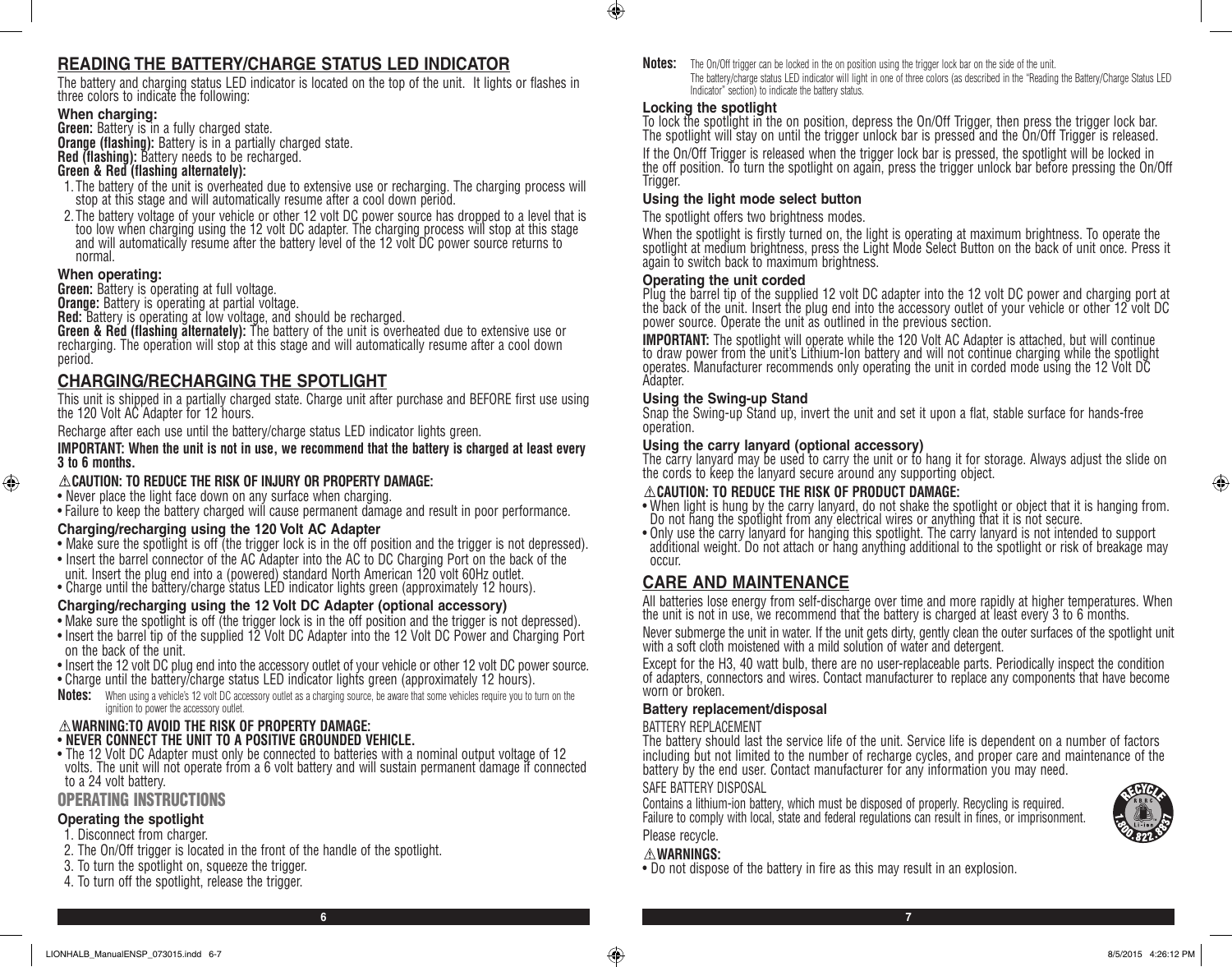- Before disposing of the battery, protect exposed terminals with heavy-duty electrical tape to prevent shorting (shorting can result in injury or fire).
- Do not expose battery to fire or intense heat as it may explode.

#### **Spotlight Bulb Replacement**

To replace the bulb, you will need a small Phillips screwdriver and a 11 volt, H3 40 watt replacement bulb. During installation, avoid touching the glass part of the bulb. Bulb life may be shortened by installing a bulb with dirt or fingerprints on it. The bulb can be wiped clean with a cloth moistened with alcohol.



- 1. Disconnect the unit from any charging adapters.
- 2. Push the rubber bezel forward toward the front of the spotlight to reveal two small Phillips screws in the retaining ring.
- 3. Using the screwdriver, remove (counterclockwise) the two screws. Set them aside.
- 4. Lift off the retaining ring, glass lens and rubber "O" ring and set them aside.
- 5. Carefully remove the reflector and bulb assembly.
- 6. Disconnect the bulb wire from the red power wire.
- 7. Unsnap the hairpin retaining wires from the reflector's flange.
- 8. Using the screwdriver, loosen the retaining screw to remove the bulb from the reflector (no need to completely remove this screw).
- 9. Lift out the bulb and detach wire.
- 10. Insert the replacement bulb into the reflector's flange.
- 11. Put back and secure the hairpin retaining wires.
- 12. Connect the bulb power wire to the red power wire.
- 13. Tighten the retaining screw on the flange.
- 14. Place the reflector in position in the body of the spotlight.
- 15. Replace the glass lens rubber "O" ring in the groove around the perimeter of the reflector.
- 16. Replace retaining ring so the screw holes are aligned.
- 17. Secure retaining ring with two screws.
- 18. Replace rubber bezel.

⊕

19. Operate switch to ensure proper operation of spotlight.

**WARNING:** To reduce the risk of electric shock, replace bulb with 11 volt, H3 40 watt only.

#### **12 volt DC Adapter plug fuse replacement**

The fuse in the plug end of the 12 Volt DC Adapter protects the adapter's charging circuit. If the 120 Volt AC Adapter operates, but the DC charging adapter does not, then this fuse may be opened (blown). To replace the fuse:

- 1. Unscrew the end cap of the DC plug (counterclockwise).
- 2. Remove spring center contact and fuse.
- 3. Check fuse with a continuity checker.
- 4. If blown, locate a replacement 8 amp/250 volt fuse.
- 5. Replace the fuse, spring, contact and end cap.
- 6. Screw end cap clockwise until it is finger tight DO NOT OVER-TIGHTEN.
- 7. Test for proper operation of the 12 volt DC charging adapter.

#### **TROUBLESHOOTING**

 $\bigoplus$ 

| <b>Problem</b>                                                                                           | <b>Solution</b>                                                                                                                                                                                                                                                                                                                                                                                                                                                                                                                                                                                                                                                                           |
|----------------------------------------------------------------------------------------------------------|-------------------------------------------------------------------------------------------------------------------------------------------------------------------------------------------------------------------------------------------------------------------------------------------------------------------------------------------------------------------------------------------------------------------------------------------------------------------------------------------------------------------------------------------------------------------------------------------------------------------------------------------------------------------------------------------|
| The battery/charge status<br><b>LED</b> indicator flashing<br>green/red alternatively<br>during charging | The unit may have shut down to protect the battery from overheating<br>after long term operation or charging/recharging. Unplug the AC or<br>DC adapter and allow the spotlight to cool down approximately a half-<br>hour before resuming charging.                                                                                                                                                                                                                                                                                                                                                                                                                                      |
| The battery/charge status<br>LED indicator does not light<br>when charging                               | 1. Check connection to the 12 Volt AC to DC Charging Port or the<br>12 Volt DC Power and Charging Port.<br>2. Check connection to AC or DC power source.<br>3. Confirm there is a functioning AC or DC current.                                                                                                                                                                                                                                                                                                                                                                                                                                                                           |
| Unit will not operate in<br>corded mode                                                                  | 1. Check connection to the 12 Volt DC Power and Charging Port.<br>2. Check connection to the DC power source.<br>3. Confirm there is a functioning DC current.<br>4. Check that the fuse in the 12 Volt DC Adapter is not blown.                                                                                                                                                                                                                                                                                                                                                                                                                                                          |
| Unit will not operate                                                                                    | 1. The unit may have shut down to protect the battery from<br>overheating after long term operation or charging/recharging.<br>Allow the spotlight to cool down approximately a half-hour before<br>resuming operation.<br>2. The battery may be completely discharged. Charge the unit<br>following the directions.<br>3. The halogen bulb may have blown. Check bulb filament. If the<br>filament is coiled and unbroken, the bulb is not blown. Otherwise,<br>replace the bulb following the instructions in the manual.<br>4. If the spotlight does not operate with a bulb you have determined<br>to be good, after recharging as directed, contact manufacturer at<br>877-571-2391. |

#### **ACCESSORIES**

Recommended accessories for use with this unit may be available from the manufacturer. If you need assistance regarding accessories, please contact manufacturer at 1-877-571-2391.

**WARNING:** The use of any accessory not recommended for use with this appliance could be hazardous.

#### **SERVICE INFORMATION**

Whether you need technical advice, repair, or genuine factory replacement parts, contact the manufacturer at 877-571-2391.

♠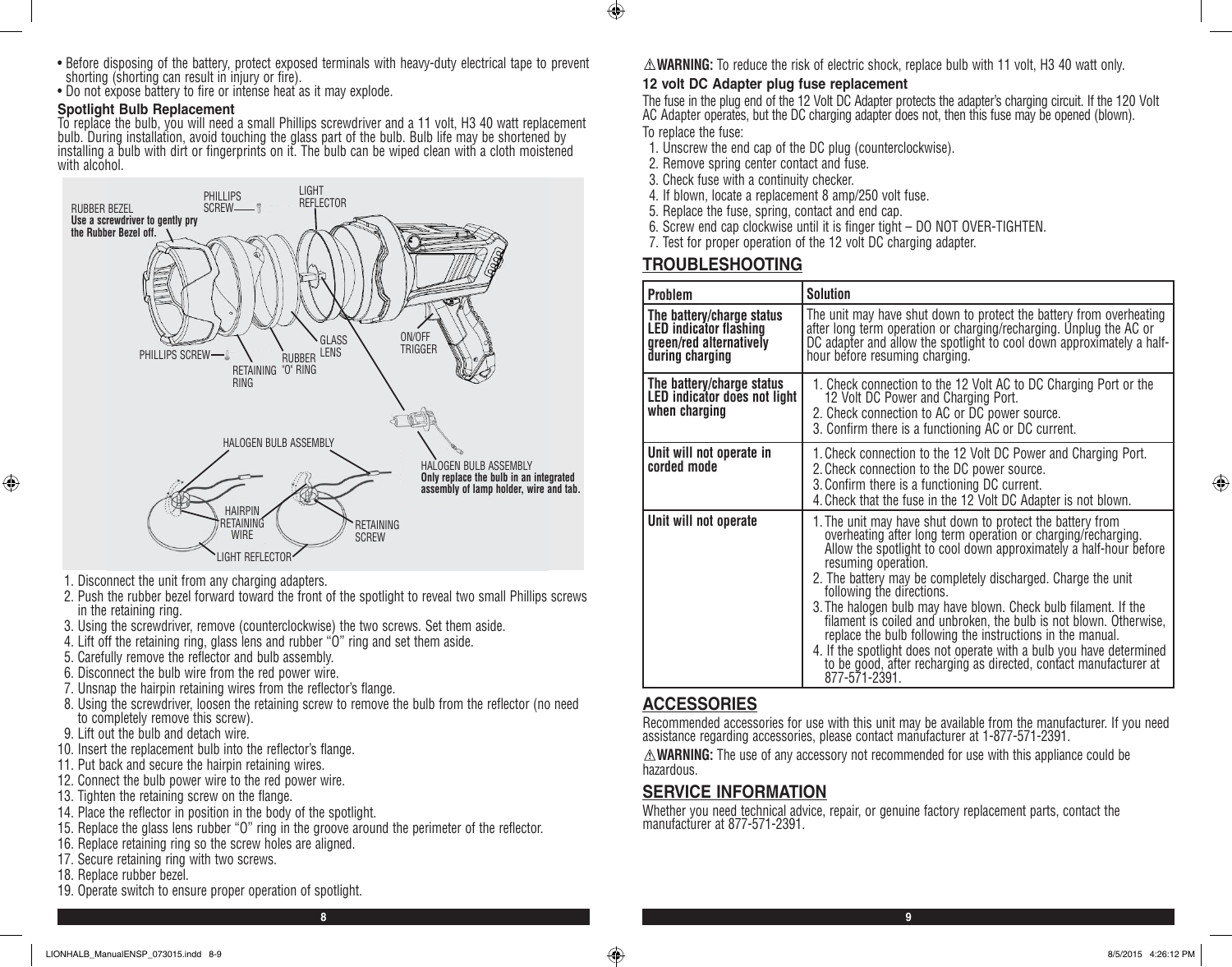#### **ONE-YEAR LIMITED WARRANTY**

The manufacturer warrants this product against defects in materials and workmanship for a period of ONE (1) YEAR from the date of retail purchase by the original end-user purchaser ("Warranty Period").

If there is a defect and a valid claim is received within the Warranty Period, the defective product can be replaced or repaired in the following ways: (1) Return the product to the manufacturer for repair or replacement at manufacturer's option. Proof of purchase may be required by manufacturer. (2) Return the product to the retailer where product was purchased for an exchange (provided that the store is a participating retailer). Returns to retailer should be made within the time period of the retailer's return policy for exchanges only (usually 30 to 90 days after the sale). Proof of purchase may be required. Please check with the retailer for their specific return policy regarding returns that are beyond the time set for exchanges.

This warranty does not apply to accessories, bulbs, fuses and batteries; defects resulting from normal wear and tear, accidents; damages sustained during shipping; alterations; unauthorized use or repair; neglect, misuse, abuse; and failure to follow instructions for care and maintenance for the product.

This warranty gives you, the original retail purchaser, specific legal rights and you may have other rights which vary from state to state or province to province. This product is not intended for commercial use.

Please complete the Product Registration Card and return within 30 days from purchase of the product to: Baccus Global LLC, One City Centre, 1 North Federal Highway, Suite 200, Boca Raton, FL 33432. **Baccus Global LLC, toll-free number: 877-571-2391.**

#### **SPECIFICATIONS**

⊕

**Spotlight** 11 volt, H3, 40 watt Battery: Lithium-Ion, 10.8V DC **120 Volt AC Adapter** Charger: ETL Listed Class 2, 12 volts DC (500mA) **12 volt DC Adapter (optional accessory)** Voltage: 12 volts DC<br>DC Plug Fuse: 8A/250V DC Plug Fuse:

Imported by Baccus Global LLC, One City Centre, 1 North Federal Highway, Suite 200, Boca Raton, FL 33432 www.Baccusglobal.com 1-877-571-2391

# *MA BLACK&DECKER®*

 $\bigcirc$ 

**MANUAL DE INSTRUCCIONES DEL LINTERNA DEL HALÓGENO DEL LITIO-ION**



*También está disponible en camuflaje (Número de catálogo LIONHALBC)* **BC**



**Número de catálogo LIONHALB**

**¡Gracias por elegir Black & Decker! Visite www.Baccusglobal.com para registrar su nuevo producto.**

### LEA EL MANUAL ANTES DE DEVOLVER ESTE PRODUCTO POR CUALQUIER MOTIVO:

Si tiene una consulta o algún inconveniente con su producto, visite **HTTP://WWW.BACCUSGLOBAL.COM**

para obtener respuestas instantáneas las 24 horas del día. Si no encuentra la respuesta o no tiene acceso al Internet, llame al 1-877-571-2391 de Lunes a Viernes de 9 a.m. a 5 p.m. hora del este para hablar con un agente. Cuando llame, tenga a mano el número de catálogo.

#### **CONSERVE ESTE MANUAL PARA FUTURAS CONSULTAS.**

N<sup>o</sup> de Catálogo: LIONHALB Julio 2015 Derechos Reservados © 2015 Baccus Global Impreso en China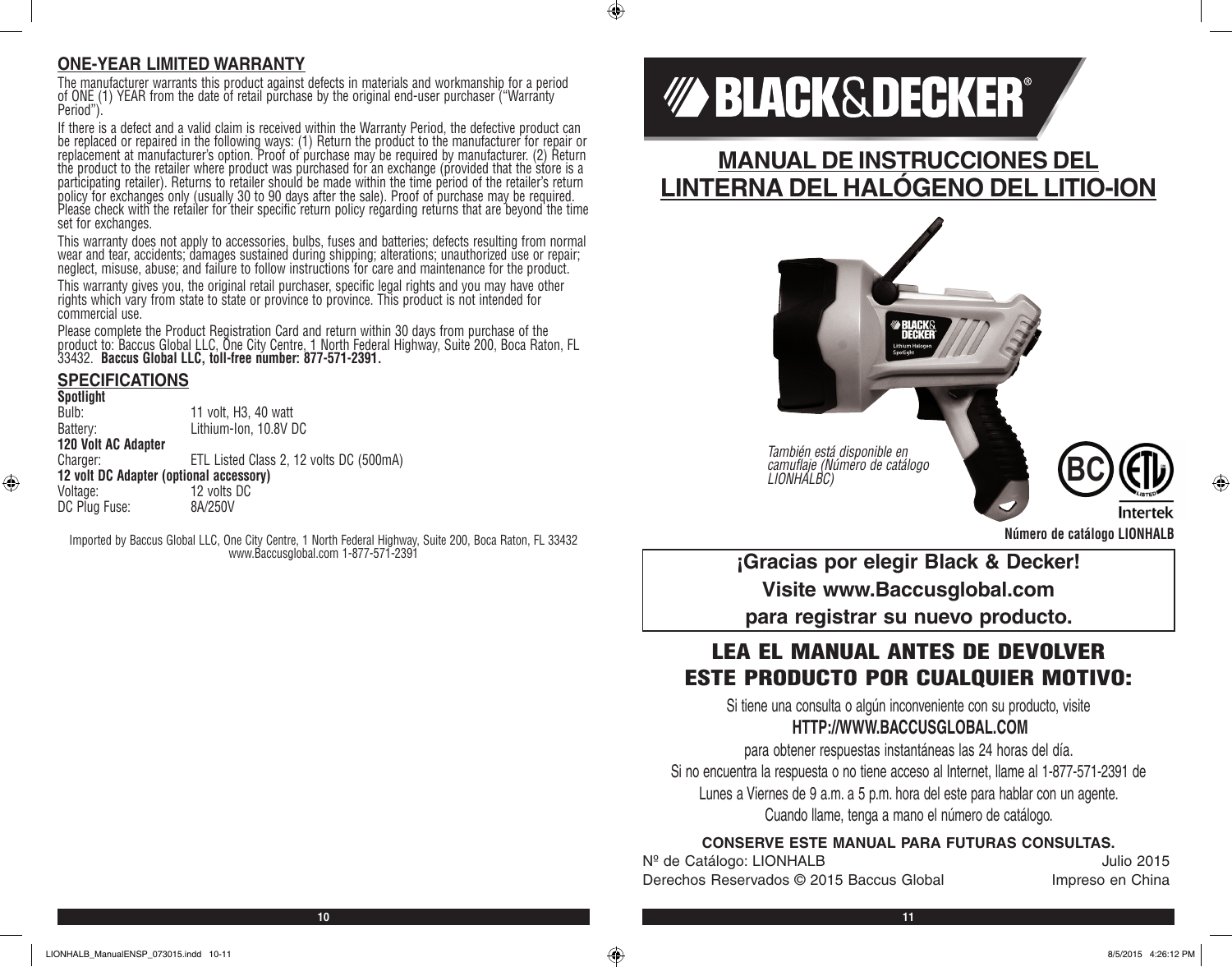Este dispositivo cumple con la parte 15 de las normas de la Comisión Federal de Comunicaciones de Estados Unidos (FCC). La operación está sujeta a las dos condiciones siguientes: (1) este dispositivo no puede causar interferencia perjudicial y (2) este mecanismo debe aceptar cualquier interferencia recibida, incluida la in-terferencia que puede provocar una operación no deseada.

Este equipo ha sido probado y se encontró que cumple con los límites para dispositivo digital Clase B, según la parte 15 de las normas de la FCC. Estos límites están diseñados para brindar protección razonable contra interferencia perjudicial en una instalación residencial. Este equipo genera, usa y puede irradiar energía en frecuencia de radio y, si no se instala y se usa de acuerdo con las instrucciones, puede provocar interferencia perjudicial en las comunicaciones de radio. Sin embargo, no hay garantía de que la interferencia no ocurra en una instalación en particular. Si el equipo provoca interferencia perjudicial en la recepción de radio o televisión, lo que se puede determinar al apagar y encender el equipo, el usuario debe tratar de corregir la interferencia mediante una o más de las siguientes medidas:

- Cambiar la orientación o la ubicación de la antena de recepción.
- Aumentar la separación entre el equipo y el receptor.
- Conectar el equipo a un tomacorriente sobre un circuito diferente de aquel al que está conectado el receptor.
- Consultar al vendedor o pedir la ayuda de un técnico en radio y televisión con experiencia.

Los cambios o las modificaciones no aprobados por el partido responsable de conformidad podían anular la autoridad del usuario para funcionar el equipo.

# **ELEA LAS INSTRUCCIONES**<br> **ADVERTENCIA: Lea todas las instrucciones antes de operar el linterna. El incumplimiento de**

todas las instrucciones enumeradas a continuación puede provocar una descarga eléctrica, un **incendio o lesiones graves.**

## NORMAS DE SEGURIDAD / DEFINICIONES

**PELIGRO:** Indica una situación de peligro inminente que, si no se evita, provocará la muerte o lesiones graves.

**ADVERTENCIA:** Indica una situación de peligro inminente que, si no se evita, provocará la muerte o lesiones graves.

**PRECAUCIÓN:** Indica una situación de peligro potencial que, si no se evita, puede provocar lesiones leves o moderadas.

**PRECAUCIÓN:** Utilizado sin el símbolo de alerta de seguridad indica una situación de peligro potencial que, si no se evita, puede provocar daños a la propiedad.

**RIESGO DE OPERACION INSEGURA.** Cuando se utilizan herramientas o equipos, siempre se deben<br>respetar las precauciones de seguridad para reducir el riesgo de lesiones personales. La operación, el mantenimiento o la modificación incorrectos de herramientas o equipos pueden provocar lesiones graves y daños a la propiedad. Las herramientas y los equipos están diseñados para usos determinados. Fabricante recomienda encarecidamente que NO se modifique este producto y que NO se utilice para ningún otro uso que aquél para el que fue diseñado. Lea y comprenda todas las instrucciones operativas y las advertencias antes de utilizar cualquier herramienta o equipo.

# INSTRUCCIONES IMPORTANTES DE SEGURIDAD

**ADVERTENCIA:** Este producto o su cable de alimentación contiene plomo, una sustancia química reconocida por el Estado de California como causante de cáncer, defectos de nacimiento u otros problemas reproductivos. Lávese las manos después de utilizarlo.

#### **ADVERTENCIAS E INSTRUCCIONES DE SEGURIDAD GENERALES**

#### **La lámpara encendida es CALIENTE.**

⊕

#### **ADVERTENCIA - REDUCIR EL RIESGO DE FUEGO, DE DESCARGA ELÉCTRICA, DE EXPOSICIÓN A LA RADIACIÓN ULTRAVIOLETA EXCESIVA, O DE LESIÓN A LAS PERSONAS:**

- Apague/desenchufe y permita refrescarse antes de substituir el bulbo de halógeno.
- ¡El bulbo de halógeno consigue CALIENTE rápidamente!
- No toque el bulbo en cualquier momento al funcionar.
- Entre en contacto con solamente el interruptor/el enchufe al girarse.
- No toque la lente caliente o el recinto.

• No siga siendo en luz si la piel siente caliente.

 $\bigcirc$ 

- Utilice solamente con 11 voltios/40 vatios o un bulbo de halógeno más pequeño.
- Al cambiar el bulbo, utilice un paño suave. El aceite de la piel puede dañar el bulbo.
- No funcione el proyector con desaparecidos o una lente dañada o un recinto.

#### **ADVERTENCIA – AL USAR APLICACIONES ELÉCTRICAS, LAS PRECAUCIONES DEL BASIC SE DEBEN SEGUIR SIEMPRE, INCLUYENDO EL SIGUIENTE:**

- Reducir el riesgo de lesión, la supervisión cercana es necesaria cuando una aplicación se utiliza cerca de niños.
- Utilice solamente los accesorios recomendados o vendidos por el fabricante.

#### **ADVERTENCIA: PARA REDUCIR EL RIESGO DE DESCARGA ELÉCTRICA:**

- No ponga la linterna en el agua o en otro líquido. No coloque ni guarde la luz donde pueda caerse o ser tirado en el agua o se mojen.
- Cargo adentro sólo. No exponga cargador para agua o cualquier otro líquido.
- No limpie el linterna con una aspersión de agua o similares.
- Utilice solamente el cargador provisto por el fabricante a la recarga.
- Cuando un cable de extensión es utilizada:
- El grado marcado de la cuerda desmontable de la fuente de alimentación o de la cuerda de la extensión debe ser por lo menos tan grande como el grado eléctrico de esta aplicación.
- La cuerda debe ser arreglada de modo que no cubra sobre el countertop o el tablero de la mesa donde puede ser disparada encima, snagged, o tiró en inintencionalmente (especialmente por los niños).
- La cuerda de la extensión se debe mantener seca y de la tierra.

#### **ADVERTENCIA: NO INTENTE NUNCA UTILIZAR EL AIRE ACONDICIONADO PARA CC PUERTO DE CARGA Y LOS 12 VOLTIOS DE CORRIENTE CC Y PUERTO DE CARGA SIMULTÁNEAMENTE.**

**ADVERTENCIA: RIESGO DE INCENDIO:** No conecte el reflector a una fuente de alimentación sin colocarle la lente y la cubierta al bombillo.

#### **PRECAUCIÓN: PARA REDUCIR EL RIESGO DE LESIONES O DAÑOS A LA PROPIEDAD:**

- Todas las luces halógenas emiten calor.
- No toque la lente mientras la unidad esté en uso.
- Mantenga cualquier combustible lejos dla lente del reflector. El calor extremo puede ocasionar incendios.
- Nunca coloque la luz con la lente sobre cualquier superficie cuando se enciende, carga o no en uso. Nunca almacene la luz con la lente hacia abajo en cualquier superficie.
- Nunca mire directamente a la luz ni la apunte directamente a los ojos de otra persona.
- Mantenga los objetos afilados lejos dla lente del reflector el vidrio puede romperse.
- No sumerja el reflector en agua.
- No exponga esta unidad extremadamente a las temperaturas altas.
- No tire ni deje caer el reflector. Contiene vidrio y una batería litio-ion.
- Use sólo con la carga adaptador siempre con la unidad. Primero, conecte el adaptador de carga al reflector y después conéctelo a la fuente de carga.
- No sobrecargue: Recarga de 12 horas como máximo.
- Después de cargar/recargar, desconecte el adaptador de recarga o extensión eléctrica y espere 5 minutos antes usar el reflector.
- No aplaste, corte, hale o exponga los cables del adaptador de carga al calor extremo.
- Coloque los cables del adaptador de carga de manera que no se enreden o se conviertan en un peligro de seguridad. Mantenga los cables del adaptador de carga alejados de bordes afilados.
- Use la unidad en lugares secos solamente.
- A excepción del bulbo H3, 40 vatios, allí no es ninguna pieza usuario-útil adentro. No intente desmontar ninguna otra partes de la unidad.
- Para reducir el riesgo de daños al enchufe o al cable eléctrico, tire por el enchufe más bien que por el cable al desconectar del cargador de CA de 120 voltios.
- No trate de cargar la unidad si el cargador está dañado devuelva la unidad al fabricante para reparación o reemplazo.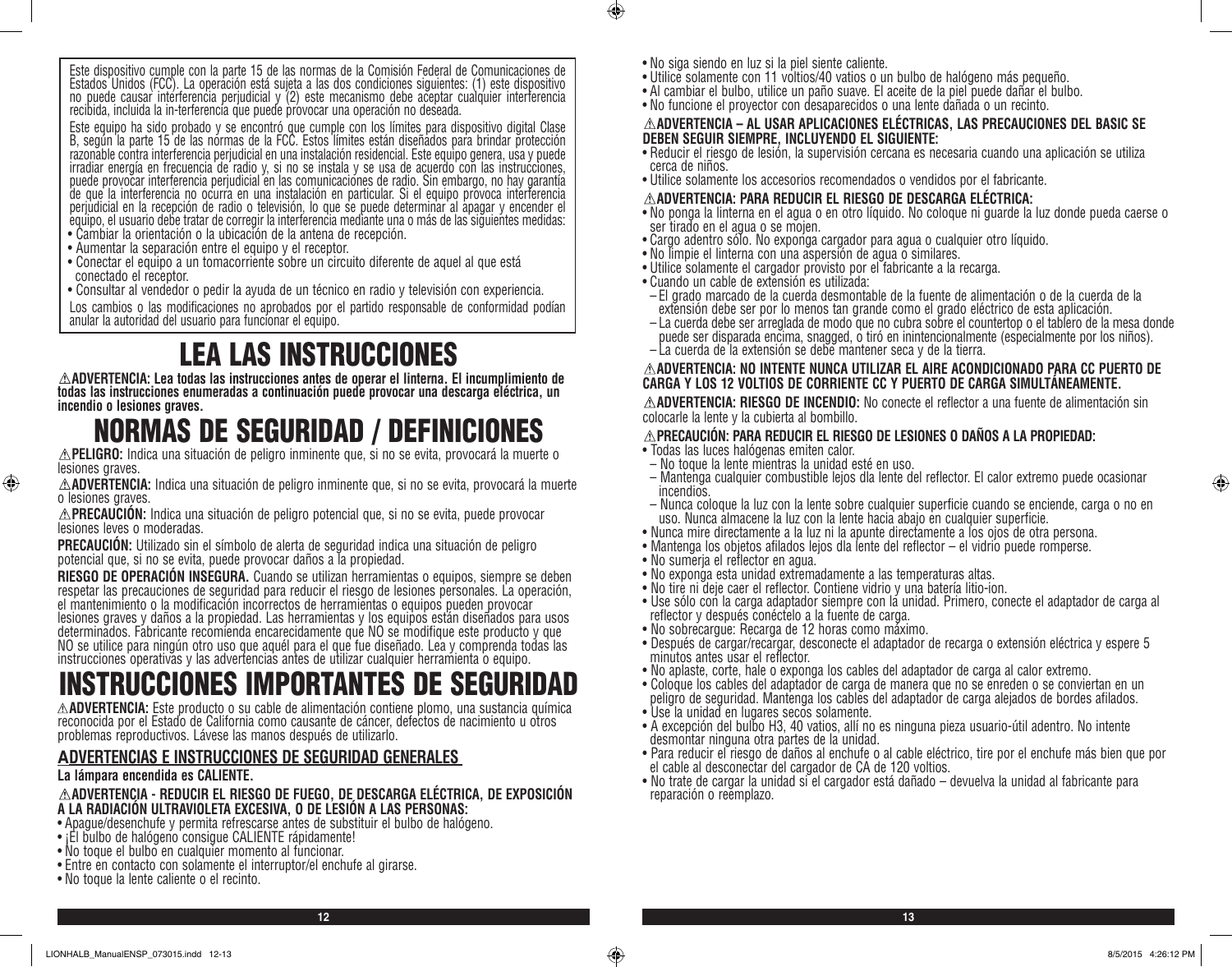#### **INSTRUCCIONES DE SEGURIDAD ESPECÍFICAS PARA LAS BATERÍAS DEL LITIO-ION**

#### **ADVERTENCIA: PARA REDUCIR EL RIESGO DE FUEGO, DE DESCARGA ELÉCTRICA, DE PELIGRO DE LA EXPLOSIÓN, O DE LESIONES O DAÑOS A LA PROPIEDAD:**

Baterías del litio-ion son pequeñas, compactas e ideal para proporcionar energía duradera a esta unidad. Sin embargo, deben ser utilizadas y ser cargadas correctamente. El uso incorrecto puede dar lugar a lesión serio, a fuego, o a muerte.

- Las del litio-ion pueden estallar en presencia de una fuente de ignición. No utilice el producto en presencia de una llama abierta.
- No ponga esta unidad con baterías del litio-ion en fuego ni aplique el calor a él.
- No sujete esta unidad con baterías del litio-ion a los impactos o a los choques fuertes. La batería en esta unidad contiene los dispositivos de la seguridad y de protección que, si están dañados, pueden hacer la batería generar calor, romper o encender.
- No exponga esta unidad accionada por la batería del litio-ion para regar o agua salada, o permita que la batería consiga mojada.
- Evite almacenar esta batería de litio-ion dispositivo eléctrico en el sótano, cuarto de baño u otras áreas de la casa que están o pueden quedar mojados o húmedos o donde la humedad puede concentrarse.
- No deje esta unidad accionada por la batería del litio-ion en luz del sol directa, o utilice o almacene la unidad dentro de los coches en tiempo caliente. El hacer tan puede hacer la batería para generar calor, para romper, o para encender. Usando la batería de este modo puede también dar lugar a una pérdida de funcionamiento y de una esperanza de vida acortada.
- Nunca cargue esta unidad cerca de calor o de objetos inflamables.
- **• ¡NUNCA LANCE EL AGUA EN UNA BATERÍA ARDIENTE DE LI-ION! Si una batería del litio-ion coge en el fuego, quemará más violentamente si entra en contacto con el agua o aún la humedad en el aire. Un extintor debe ser utilizado.**

#### **Carga y capacidad de la batería**

Esta unidad se entrega en un estado parcialmente cargado - usted debe cargarlo completamente antes de usarlo por primera vez.

Cuando están almacenadas en la temperatura ambiente con una carga completa, las baterías del Li-ion querrán comienzan a descargar a partir del tiempo que son manufacturadas, incluso cuando son inusitadas. Las descargas profundas también disminuyen su capacidad. La vida de batería se puede ampliar por el siguiente:

- Cargue la batería a la capacidad plena antes de almacenaje.
- Almacene esta unidad en las temperaturas entre 5°C y 20°C (41°F y 68°F).
- Nunca descargue la batería completamente.
- Cargue después de cada uso.

⊕

• Cargue siempre por lo menos una vez cada 3 a 6 meses si no en uso frecuente de prevenir el overdischarge.

#### **Transporte de las baterías del Litio-Ion**

- Compruebe siempre todas las regulaciones locales, nacionales, e internacionales aplicables antes de transportar una unidad que contiene una batería del Litio-Ion.
- El transporte de una fin-de-vida, dañada, o de la batería recordada puede, en ciertos casos, ser específicamente limitado o prohibió.

# CONSERVE ESTAS INSTRUCCIONES

#### **INTRODUCCIÓN**

Felicitaciones por adquirir su nuevo linterna. **Lea el manual de instrucción y siga las instrucciones cuidadosamente antes de utilizar su nuevo linterna.**

#### **CARACTERÍSTICAS**

 $\bigoplus$ 



- 1. Botón de selección de modo de luz
- 2.Puerto de recarga e poder de CC (para usar con adaptador de 12 voltios CC)
- 3.Indicador LED del estado de la batería/de la carga
- 4.CA a CC puerto de carga (para su uso con adaptador de carga CA)
- 5.Apretón manija de pistola
- 6.Disparador de encendido/apagado
- 7.Bezel de goma
- 8.Soporte plegable
- 9.Ranura de ventilación
- 10.Cerradura del disparador
- 11.Adaptador de 120 voltios CA
- 12.Adaptador de 12 voltios CC (accesorio opcional)

#### **CÓMO LEER EL INDICADOR LED DEL ESTADO DE LA BATERÍA/CARGA**

El indicador LED del estado de la batería/carga está situada está situado en la tapa de la unidad. Se enciende o destella en tres colores para indicar el siguiente:

#### **Cuando la unidad está cargando:**

**Verde:** La batería está en un estado completamente cargado.

**Naranja (parpadeo):** La batería está en un estado parcialmente cargado.

**Rojo (parpadeo):** La batería necesita ser recargada.

#### **Verde y rojo (parpadea alternativamente):**

1. La batería de la unidad se calienta excesivamente debido a uso prolongado o de recarga. El proceso de carga se detiene en esta etapa y continúa automáticamente después de un período de enfriamiento.

⊕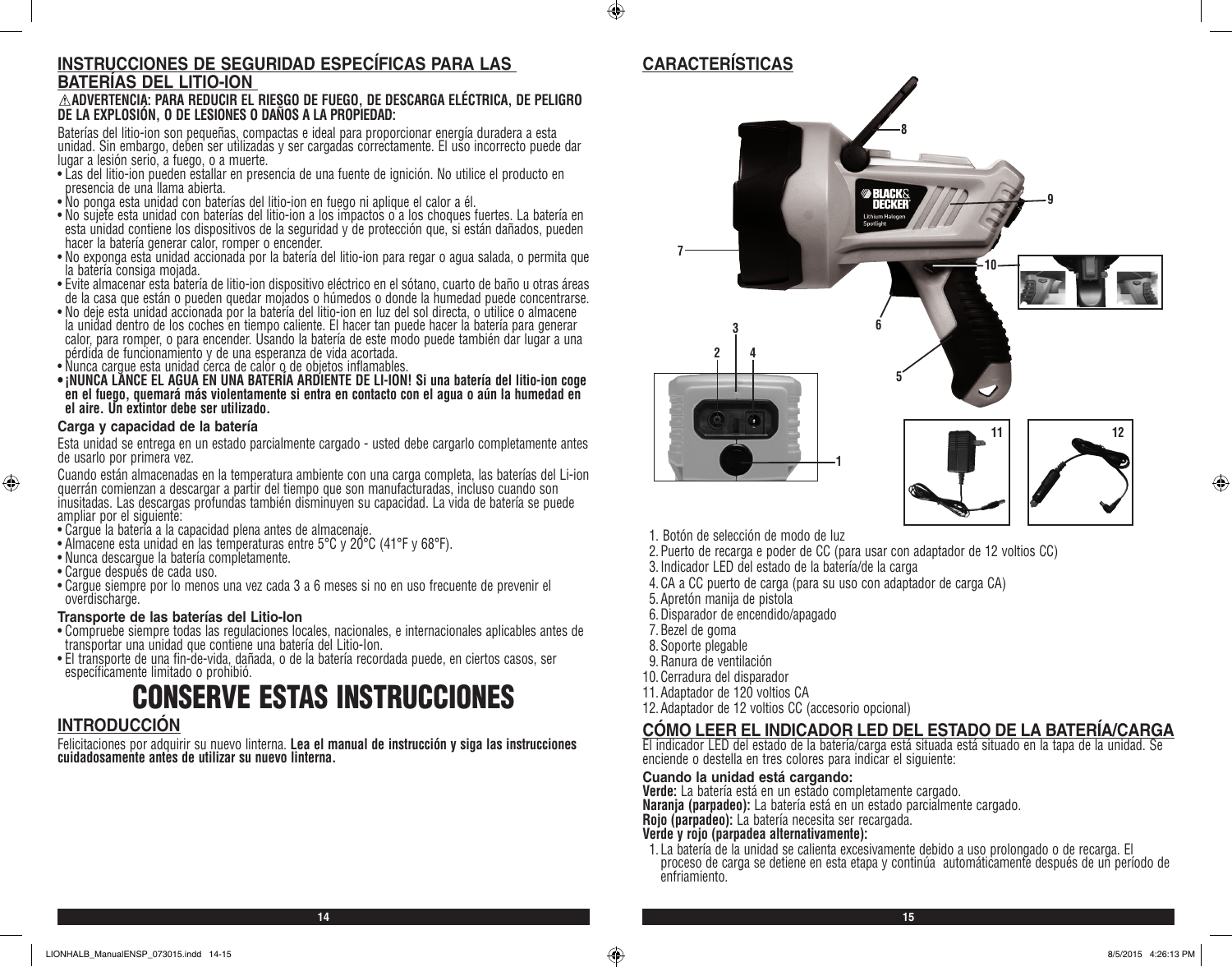2. El voltaje de la batería de su vehículo o de otra fuente de alimentación de 12 voltios de CC se ha reducido a un nivel que es demasiado bajo cuando se carga mediante el adaptador de 12 voltios DC. El proceso de carga se detiene en esta etapa y continúa automáticamente después de que el nivel de la batería de 12 voltios de corriente continúa a la normalidad.

#### **Cuando la unidad está funcionando:**

**Verde:** La batería está funcionando en el voltaje completo.

**Naranja:** La batería está funcionando en el voltaje parcial.

**Rojo (sólido):** La batería está funcionando en la baja tensión, y debe ser recargada.

**Verde y rojo (parpadea alternativamente):** La batería de la unidad se calienta excesivamente debido a uso prolongado o de recarga. La operación se detendrá en esta etapa y continúa automáticamente después de un período de enfriamiento.

#### **CARGA Y RECARGA DEL REFLECTOR**

Esta unidad se envía en un estado parcialmente cargado. Cargue esta unidad después de compra y ANTES del primer uso usando el adaptador de 120 voltios CA por 12 horas.

Recargue después de cada uso hasta que las luces de la batería/de indicador del estado LED de la carga se pongan verde.

#### **IMPORTANTE: Cuando la unidad no esté en uso, recomendamos cargar la batería al menos cada 3 a 6 meses.**

#### **PRECAUCIÓN: PARA REDUCIR EL RIESGO DE LESIONES O DAÑOS A LA PROPIEDAD:**

- Nunca coloque la luz con la lente sobre cualquier superficie cuando la carga.
- Si no se mantiene la batería cargada puede causar daños permanentes y resultar en un pobre rendimiento.

#### **Carga/recarga desde una fuente de 120 voltios CA**

- Asegúrese que el reflector está apagado (la cerradura del disparador está en la posición de off y el disparador no está hundido).
- Inserte el conectador de barril del cargador de la CA en el CA a CC puerto de carga en la parte trasera de la unidad. Inserte el extremo del enchufe en el enchufe estándar de voltio 60Hz de a (accionada) norteamericano 120.
- Cargue hasta que hasta el indicador LED del estado de la batería/carga encienda el verde (aproximadamente 4 horas).

#### **Carga/recarga desde una fuente de 12 voltios CC (accesorio opcional)**

- Asegúrese que el reflector está apagado (la cerradura del disparador está en la posición apagado y el disparador no está hundido).
- Introdusca la punta tubular metálica del adaptador de 12 voltios CC al puerto de recarga e poder de CC en la parte trasera de la unidad.
- Introdusca el tomacorriente de 12 voltios al enchufe para accesorios de su vehículo o a cualquier otra fuente de alimentación de 12 voltios.
- Cargue hasta que el indicador LED del estado de la batería/carga se encienda el verde (aproximadamente de 4 horas).
- **Notas:** Cuando utilize el enchufe para accesorios de 12 voltios de un vehículo como fuente de carga, preste atención a que algunos vehículos requieren que se encienda la marcha para alimentar el enchufe de accesorios.

#### **ADVERTENCIA: PARA EVITAR EL RIESGO DE DAÑOS A LA PROPIEDAD: • NUNCA CONECTE LA UNIDAD A UN VEHÍCULO POSITIVO TIERRA.**

• El adaptador de 12 voltios CC sólo se debe conectar a baterías con un voltaje nominal de 12 voltios. La unidad no funcionará con una batería de 6 voltios y sufrir daños permanentes si se conecta a una batería de 24 voltios.

#### **INSTRUCCIONES PARA EL FUNCIONAMIENTO**

#### **Funcionamiento del reflector**

1. Desconexión del cargador.

⊕

- 2. El disparador Con./Desc. está situado en el frente de la manija del pistola-apreto'n del reflector.
- 3. Para encender el reflector, exprima el disparador.
- 4. Para dar vuelta apagado al reflector, lance el disparador.
- **Notas:** El disparador Con./Desc. se puede trabar en la posición de trabajo usando la cerradura del disparador el interruptor en el lado de la unidad.

El indicador LED del estado de la batería/carga se encenderá en uno de tres colores (según lo descrito en "lectura la sección de la batería/del indicador del estado LED de la carga") para indicar el estado de la batería.

#### **Fijación del reflector**

Para trabar el reflector en la posición de trabajo, presione el disparador con./desc., después presione la barra de la cerradura del disparador. El reflector permanecerá encendido hasta que se presione el disparador abra la barra y se lanza el disparador con./desc.

Si se lanza el disparador con./desc. cuando se presiona la barra de la cerradura del disparador, el reflector será trabado en la posición de reposo. Para encender el reflector otra vez, presione el disparador abren la barra antes de presionar el disparador con./desc.

#### **Usando el modo de luz botón de selección**

El reflector ofrece dos modos de brillo.

Cuando el reflector en primer lugar se enciende, la luz está operando a su máximo brillo. Para hacer funcionar el reflector con el brillo medio, presione el botón de modo de luz seleccione en la parte trasera de la unidad de una sola vez. Presione de nuevo para volver a su máximo brillo.

#### **Funcionamiento de la unidad con cable**

Conecte la punta de barril del adaptador de 12 voltios CC en la alimentación de 12 voltios CC y puerto de carga en la parte posterior de la unidad. Inserte el extremo del enchufe en la toma de accesorios de su vehículo o de otro de 12 voltios fuente de alimentación CC. Utilice la unidad como se describe en la sección anterior.

**IMPORTANTE:** El reflector funcionará mientras el adaptador de CA de 120 voltios está conectado, pero para ahorrar energía de iones de litio de la batería de la unidad y no continuar con la carga, mientras que el proyector funciona. El fabricante recomienda sólo utilizar la unidad en el modo de utilizar el cable de 12 voltios CC.

#### **Utilización del soporte plegable**

Encaje el soporte plegable para arriba, invertir la unidad y ponla sobre una superficie plana y estable para la operación de manos libres.

#### **Usando el cordón para llevar el reflector (accesorio opcional)**

El cordón del llevar se puede utilizar para llevar la unidad o para colgarla para el almacenaje. Ajuste siempre la diapositiva en las cuerdas para mantener el acollador seguro alrededor de cualquier objeto favorable.

#### **PRECAUCIÓN: PARA REDUCIR EL RIESGO DE DAÑO DEL PRODUCTO:**

- Cuando la luz es colgada por el acollador del llevar, no sacuda el reflector o no se oponga que está colgando de. No cuelgue el reflector de ninguna alambres eléctrica o cualquier cosa que no es seguro.
- Utilice solamente el acollador del llevar para colgar este reflector. El acollador del llevar no se piensa para apoyar el peso adicional. No ate o colgar cualquier cosa adicional al reflector o al riesgo de fractura puede ocurrir.

#### **CUIDADO Y MANTENIMIENTO**

Con el tiempo, todas las baterías pierden energía debido a la descarga automática y con mayor rapidez en ambientes con temperaturas elevadas. Cuando la unidad no esté en uso, recomendamos cargar la batería al menos cada 3 a 6 meses.

No sumerja este reflector en agua. Si la unidad se ensucia, limpie las superficies exteriores con cuidado. Utilize una tela suave humedecida con una mezcla diluida de agua y detergente.

A excepción del bulbo 6 voltios, 15 vatios, no hay ningún usuario-sustituibles piezas. Periódicamente inspeccione la condición de adaptadores, conectores y alambres. Contacto fabricante para sustituir los componentes que han pasado a ser gastado o rotas.

#### **Reemplazo/desecho de la batería**

#### REEMPLAZO DE LA BATERÍA

La batería debe durar la vida útil de la unidad. La vida de servicio depende en un número de factores, incluyendo pero no limitado al número de ciclos de recarga, y el cuidado y mantenimiento adecuado de la batería por el usuario. Comuníquese con el fabricante para cualquier información que pueda necesitar.

#### ELIMINACIÓN DE LA BATERÍA

Contiene una batería de iones de litio, que debe ser eliminado adecuadamente. Se requiere reciclaje. El no cumplir con las regulaciones locales, estatales y federales puede resultar en multas o prisión.



⊕

Por favor, recicle.